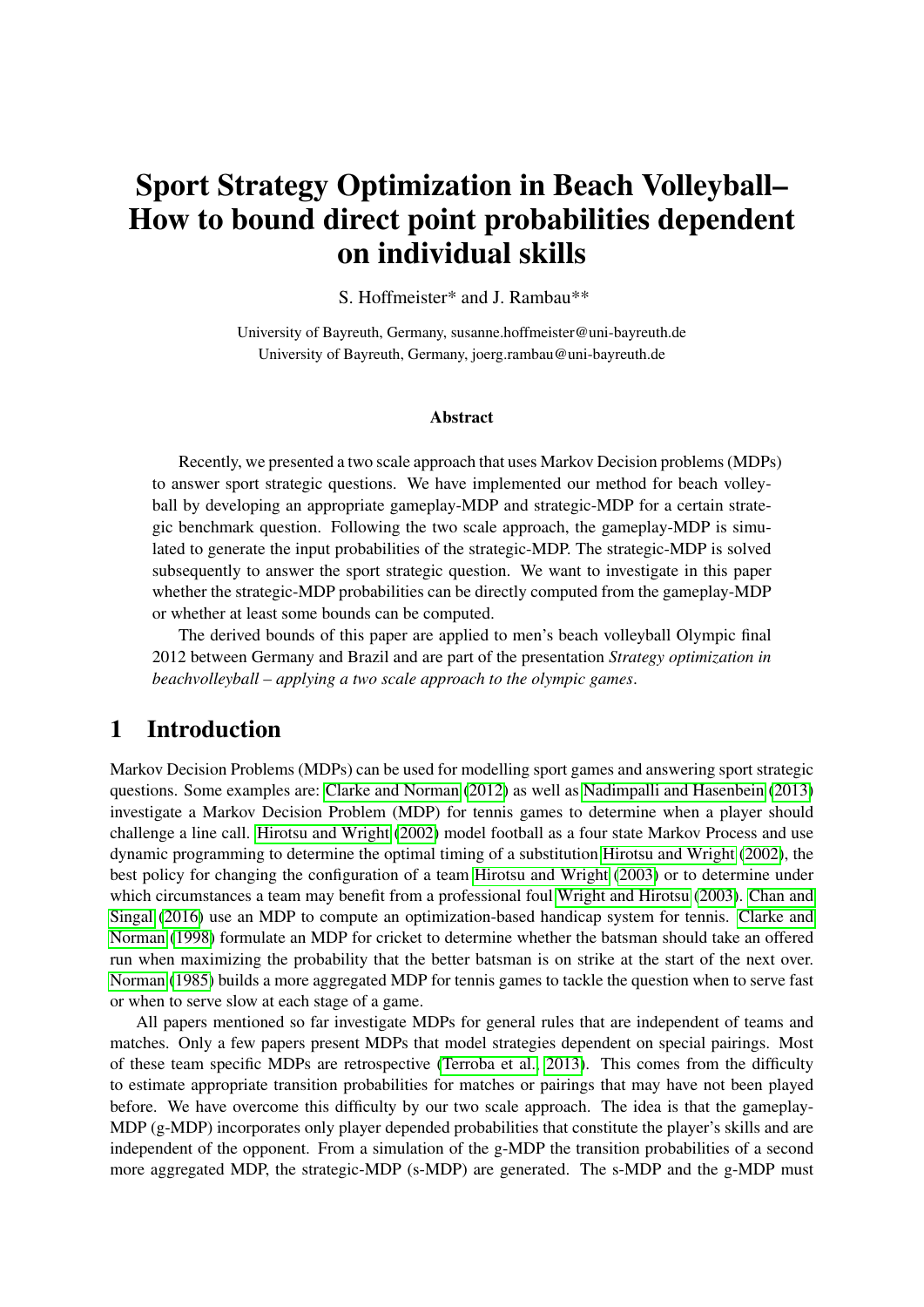be related to each other such that a set of transitions in the g-MDP can be mapped to transitions in the s-MDP. The generated s-MDP transitions depend in contrast to the g-MDP transitions on the opponent. Due to the aggregation, the s-MDP is significantly smaller than the g-MDP and can be solved by dynamic programming.

The question may arise whether the s-MDP transition probabilities can be directly computed from the g-MDP probabilities or whether at least some bounds can be found. This paper considers as a basis the implementation of the two scale approach to beach volleyball, presented in [\(Hoffmeister and Rambau,](#page-9-8) [2017\)](#page-9-8).

The main result of this paper is the computation of intervals for the direct point probabilities of the serving situation of the Olympic beach volleyball final in 2012. The computed intervals are

 $p_{estimatedStrat}^{serve} \in [0, 0.2291], \quad \overline{p}_{estimatedStrat}^{serve} \in [0, 0.1936], \quad \hat{p}_{estimatedStrat}^{serve} \in [0.5913, 1],$ 

where  $p_{estimatedStrat}^{serve}$  denotes the probability for an ace,  $\overline{p}_{estimatedStrat}^{serve}$  is the probability for a point loss and  $\hat{p}^{serve}_{estimatedStrat}$  is the probability for a subsequent field attack by the opponent team. For the computation of these values we used the skills estimated from all prefinal matches and the estimated strategy of the final.

The paper provides the analytical derivation of the presented bounds on the direct point probabilities of the Olympic beach volleyball final in 2012 in the presentation *Strategy optimization in beachvolleyball – applying a two scale approach to the olympic games* and is organized as follows. In Section [2](#page-1-0) the two scale approach implementation is recapped. The analytical bounds for the s-MDP transitions probabilities in terms of the g-MDP transition probabilities are derived in Section [3.](#page-4-0) Section [4](#page-8-1) concludes this paper and gives an outlook to future investigations.

# <span id="page-1-0"></span>2 Two Scale Approach for Beach Volleyball recapped

In our implementation of the two scale approach for beach volleyball we answer the strategic question which attack plan a team should play, depending on the current score and situation. In beach volleyball a team consists of two players and a match of two or three sets. A set is won if one team has gained at least 21 points and is at least two points ahead of the opponent team. A point is scored according to the rally-point system. Let in the following of this paper team *P* be the team whose policy should be optimized and team *Q* be the opponent team. In both MDPs team *P* and team *Q* are modelled symmetric. However, team *Q* is part of the environment and captured in the transition probabilities.

The s-MDP models a complete beach volleyball set. For the purpose of the benchmark question a state of the s-MDP contains the current score, which team starts the next attack plan and an indicator whether it is a serving state or not. The action set *A* is constituted by the set of attack plans of team *P*. Attack plans consist of a sequence of hits and moves played in a phase of ball possession, e.g, an attack plan for a field attack after a serve consists of a reception, a set and a smash or shot. In all states where team *P* starts the next attack plan it can choose an action  $a \in A$  for its next attack. The reward is modelled such that the expected total reward in a state equals the winning probability of the set starting from the current state. The transition probability  $p_a$  [ $\bar{p}_a$ ] is the probability that team *P* playing action *a* directly wins [loses] the rally. The probability that none of this happens is denoted by  $\hat{p}_a := 1 - p_a - \bar{p}_a$ . We use  $q, \bar{q}$  and  $\hat{q}$  analogously for the transition probabilities after an serving or field attack of team *Q*. Since a serving attack has transition probabilities clearly different from a field attack, we distinguish between them. This is denoted by a superscript *field* or *serve* on the transition probabilities. Thus the evolution of the system is governed by eight probabilities  $p_a^{sit}$ ,  $\bar{p}_a^{sit}$ ,  $q^{sit}$ ,  $\bar{q}^{sit}$ , where  $a \in A$ ,  $sit \in \{serve, field\}$ .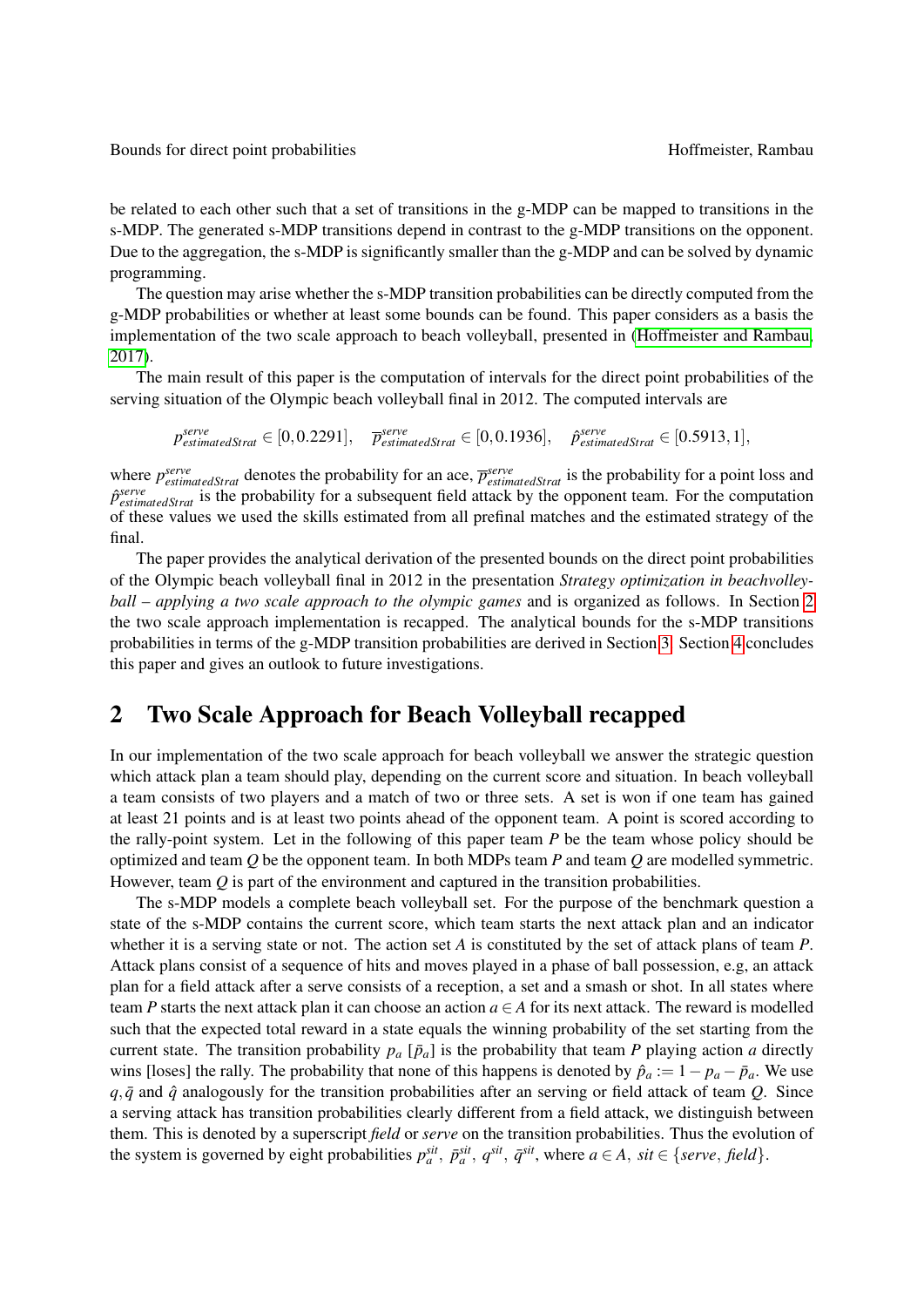The g-MDP models only a single rally instead of a whole set. A state includes the position of each player, the position of the ball, a boolean variable that indicates the hardness of the last hit and three other parameters that are necessary to track certain beach volleyball rules. A position on the court is defined on basis of the grid presented in Figure [1.](#page-2-0) The g-MDP is very large and contains around one

<span id="page-2-0"></span>

Figure 1: Court grid

billion different states. A state in the g-MDP is observed each time a player hits the ball, or the ball contacts the ground or net. The important point is that all transitions are generated from the individual player skills. The advantage of the player skills is that they can be estimated from training sessions or any match of that player. Furthermore, the player skills are assumed to be more stable in comparison to opponent dependet probabilities.

For each player ρ, including the opponent team, and each hitting technique *tech* with target *target* against a ball with hardness *hardness*, the probability *psucc*, <sup>ρ</sup> (*tech*, [*pos*(ρ)], [*target*], [*hardness*]) is defined as the probability that the specified target field *target* from  $\rho$ 's position is met. Due to modelling issues of the g-MDP implementation, we distinguish skills depending on parameters specified in the curly brackets. The parameters in square brackets are optional parameters. For some hitting techniques, the individual player probabilities are aggregated over certain optional parameters. For example, serving skills are aggregated over all possible serving fields which are *P*01,*P*02,*P*03 and *P*04. Since only the relative distance to the ball is important for receives, defences and settings, they are aggregated over all possible target fields. But, we distinguish if a defence or receive was played against a *normal* or *hard* ball which is indicated by the parameter *hardness*  $\in$  {*hard, normal*}. If in the following some optional parameters are missing, it means that the skill was aggregated over that parameter. The complete tables with the estimated individual player skills and their aggregation can be found in [\(Hoffmeister and Rambau, 2017,](#page-9-8) Section 7, Gameplay MDP validation). We want to point out that a successful hit does not mean that a point occurs, since this would include the defending or receiving skills of the opponents. It means that the ball flies toward the target field the player aimed for. The probability of an execution fault is denoted by *pfault*, <sup>ρ</sup> (*tech*, [*pos*(ρ)], [*target*], [*hardness*]) for player ρ using hitting technique *tech*. If neither an execution fault nor a successful hit occurs, the ball will land in a neighbour field of the target field. We call this event a deviation and denote it by the probability  $p_{dev, \rho}$  (*tech*, [pos( $\rho$ )], [*target*], [*hardness*]) := 1 −  $p_{succ, \rho}$  (*tech*, [pos( $\rho$ )], [*target*], [*hardness*]) − *pfault*, <sup>ρ</sup> (*tech*, [*pos*(ρ)], [*target*], [*hardness*]). Table [1](#page-3-0) summarizes all hitting techniques available in the g-MDP. The possible target fields *neighbour*(*pos*(ρ))\(*Q*,·) of a set are all fields that are a neighbouring field of the player's current position  $pos(\rho)$  and not on team *Q*'s court. There exist requirements on the state for using a certain technique which we skipped here and are specified in [\(Hoffmeister and Rambau,](#page-9-8)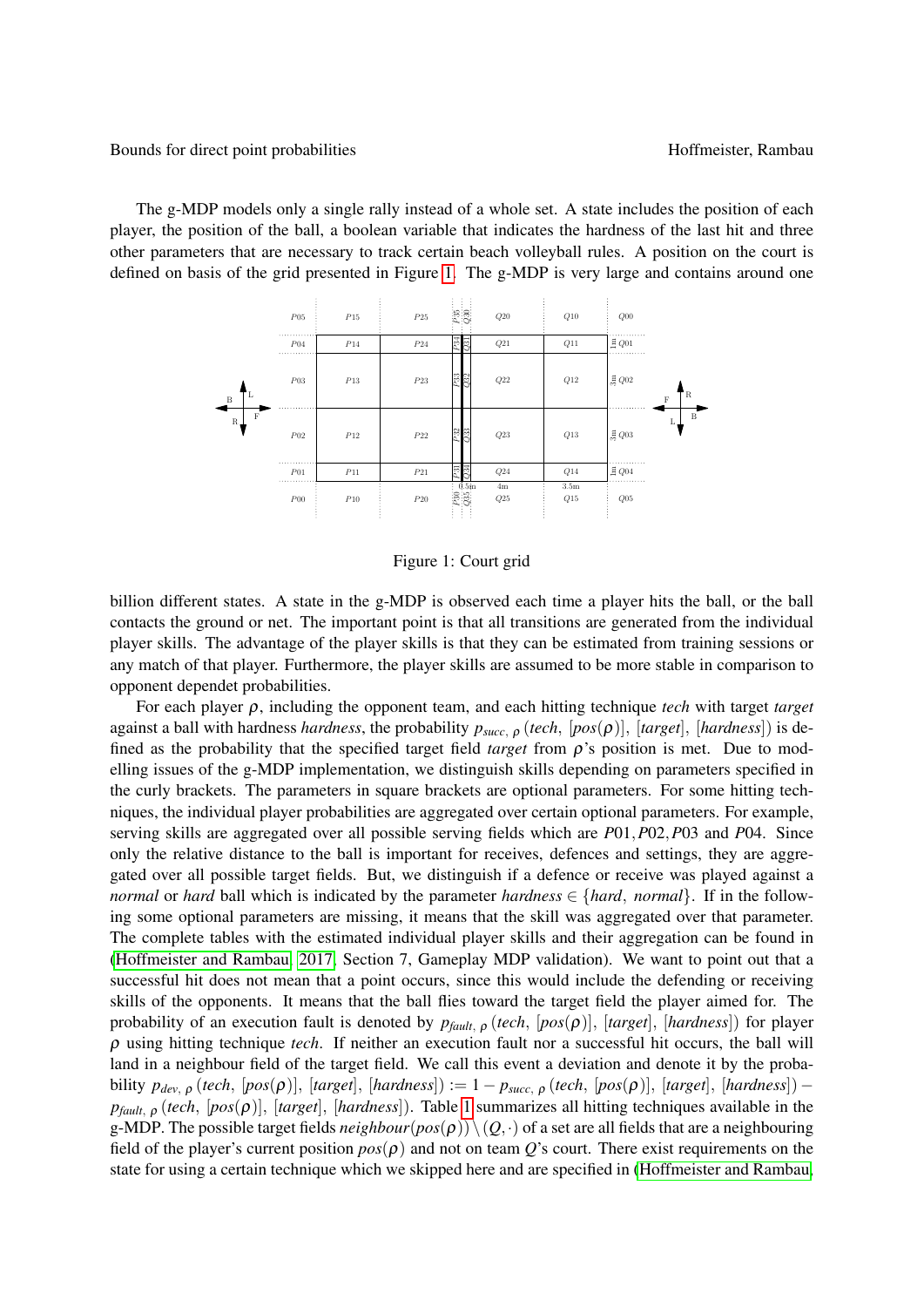<span id="page-3-0"></span>

| tech       | target                                     | description       | results in <i>hard</i> ball | skill depends on <i>hardness</i> |
|------------|--------------------------------------------|-------------------|-----------------------------|----------------------------------|
| Serve      |                                            |                   |                             |                                  |
| $S_F$      | $Q11 - Q24$                                | float serve       | false                       | false                            |
| $S_J$      | $Q11 - Q24$                                | jump serve (hard) | true                        | false                            |
| Reception  |                                            |                   |                             |                                  |
| r          | $P11 - P34$                                | receive           | false                       | true                             |
| $r_m$      | $P11 - P34$                                | receive with move | false                       | true                             |
| Setting    |                                            |                   |                             |                                  |
| S          | $neighbor(pos(\rho)) \setminus (Q, \cdot)$ | set               | false                       | false                            |
| Attack-Hit |                                            |                   |                             |                                  |
| $F_{SM}$   | $Q11 - Q24$                                | smash (hard)      | true                        | false                            |
| $F_E$      | $Q11 - Q24$                                | emergency shot    | false                       | false                            |
| $F_P$      | $Q11 - Q34$                                | planned shot      | false                       | false                            |
| Defence    |                                            |                   |                             |                                  |
| d          | $P11 - P34$                                | defence           | false                       | true                             |
| $d_m$      | $P11 - P34$                                | defence with move | false                       | true                             |

Table 1: Hit specification for player ρ of team *P* and ball *ball*;

[2017,](#page-9-8) see Section 5, A Gameplay MDP for Beach Volleyball). We included the information which hitting technique results in a *hard* ball in the table.

Team actions in the g-MDP are a composition of the players' moves and hits. Each team in the g-MDP plays a team specific g-MDP-policy that is an implementation of an s-MDP action in the g-MDP. We implemented a g-MDP-policy as a variation of a basic policy that guarantees a reasonable match flow. Each team adapts parts of the basic policy according to their preferences. In our implementation modifications of the blocking, serving and attack-hit decisions are possible. All team specific refinements are included in a vector  $\pi$  whose components determine the probability for choosing true in a Boolean decision. In the basic policy all components of  $\pi$  are set to 0.5 which means, that both decision possibilities are equally probable. The blocking policy is specified by  $\pi_b$ , which states with which probability player 1 of a team is the designated blocking player in the next rally. It follows that with probability  $(1 - \pi_b)$  player 2 is the blocking player. The parameter  $\pi_s$  determines the serving policy of a team. With  $\pi_s$  a serve on player 1 of the opponent team is made, i.e., the target field of the serve belongs to the opposing court half that is covered by player 1. Further, a technique and target field decision of the serve and attack-hit are included in  $\pi_h$ . The two parts  $\pi_h^{serve}$  and  $\pi_h^{field}$  $\int_{h}$ <sup>*lieu*</sup> of  $\pi_h$  include the policy belonging to the indicated situation. Each part splits up into a technique and target field decision that depend on the hitting player  $\rho$ , i.e.,  $\pi_h^{sit} = (\pi_{h,tech}^{sit}(\rho), \pi_{h, target}^{sit}(\rho))^T$  with  $sit \in \{serve, field\}$ . The subscript term indicates if the decision is related to the technique (*tech*) or target field (*target*) decision. Now we can summarize all parameters that are necessary for defining a g-MDP policy of team  $P$  with players  $P_1$  and *P*2:

$$
\pi = \begin{pmatrix} \pi_h \\ \pi_b \\ \pi_s \end{pmatrix}, \qquad \pi_h = \begin{pmatrix} \pi_h^{serve} \\ \pi_h^{field} \end{pmatrix}, \qquad \pi_h^{sit} = \begin{pmatrix} \pi_{h,tech}^{sit}(\rho) \\ \pi_{h, target}^{sit}(\rho) \end{pmatrix}, \quad sit \in \{serve, field\},
$$

For a better memorability we defined the values of the components of  $\pi_h$  always as the probability for the more risky opportunity. In our example, we have two serving techniques available in the g-MDP, namely the float serve  $S_F$  and the jump serve  $S_I$ . The float serve is considered as a safe hit and the jump serve as a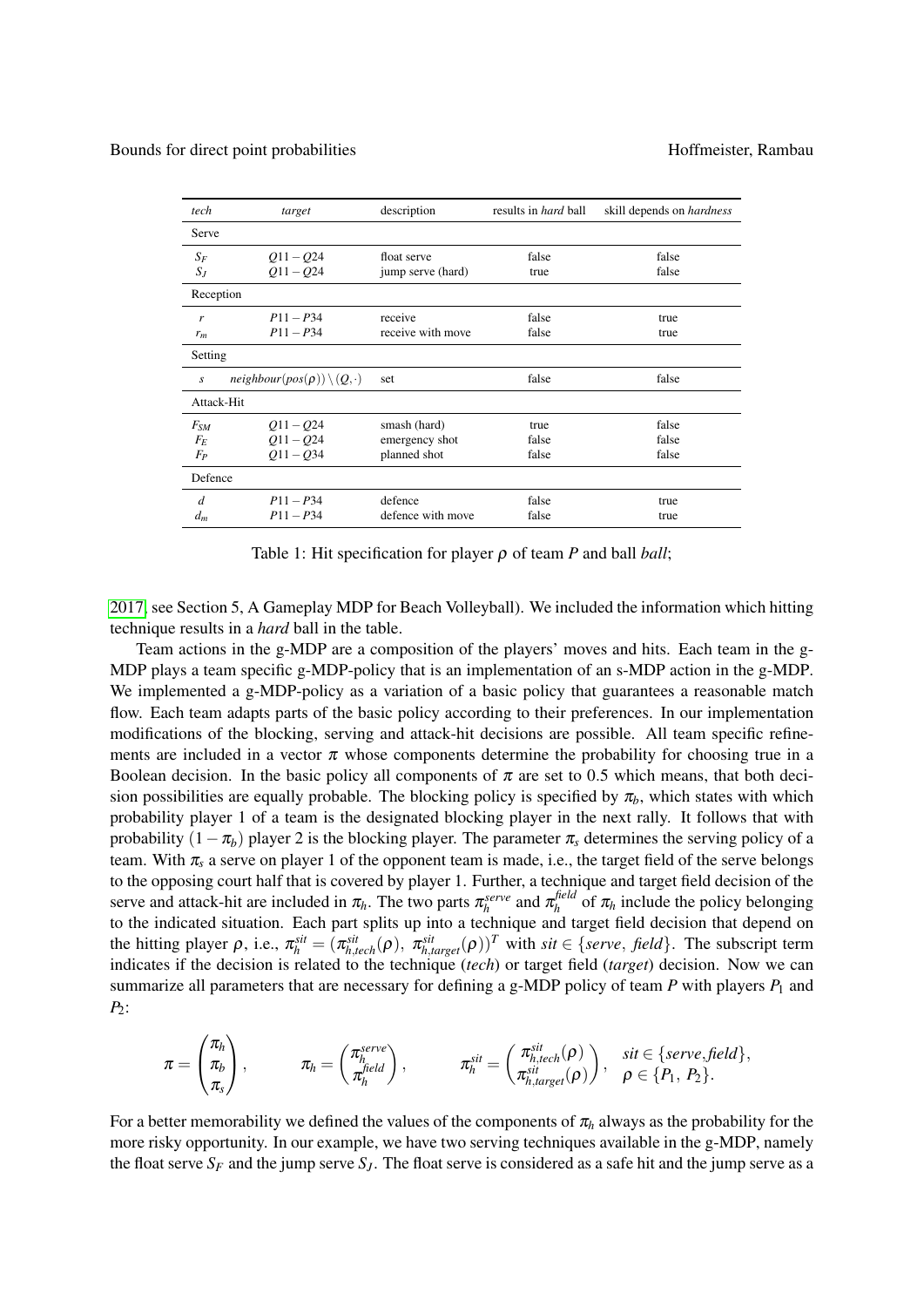risky hit. So  $\pi_{h,tech}^{serve}(\rho)$  is defined as the probability that  $\rho$  chooses an *S<sub>J</sub>*. For the attack-hit we have three techniques available the smash  $F_{SM}$ , a planned shot  $F_P$  and an emergency shot  $F_E$ . The emergency shot is normally only played if none of the other attack-hits is possible. The smash is considered as a risky hit and the planned shot as a safe hit. So  $\pi^{field}_{h,tech}(\rho)$  is defined as the probability that  $\rho$  chooses a  $F_{SM}$ . Furthermore, we define all fields that are near the side out of the court as border fields. For example, on court side of team *Q* the border fields are ∂*F* := {*Q*11−*Q*31,*Q*14−*Q*34}. These are more risky target fields than non-border fields. So  $\pi_{h, target}^{serve}(\rho)$  and  $\pi_{h, target}^{field}(\rho)$  are the probabilities with which a border field is chosen as a target field. [\(Hoffmeister and Rambau, 2017,](#page-9-8) see Section 6, Gameplay MDP strategy)

Following the two scale approach, the g-MDP is simulated with team *P* playing a certain policy. From the simulation the s-MDP transition probabilities are estimated by counting the number of serves and attack plans as well as their outcomes. The outcome, following the definition of the s-MDP, is either a direct point or fault of the attacking team or a subsequent attack by the opponent team.

# <span id="page-4-0"></span>3 Bounds for the Direct Point Probabilities

In the following we derive bounds for the s-MDP probabilities in terms of the g-MDP probabilities. We make these considerations for team *P*'s probabilities only. Bounds for the opponent team *Q*'s probabilities can be derived analogously. For easier notation, we denote the hitting player throughout this section by ρ ∈ {*P*1,*P*2} and the receiving Player by σ ∈ {*Q*1,*Q*2}. Further, let *S*<sup>∗</sup> [*r*∗] be an unspecified serve [reception]. We assume that  $\rho$  has chosen an reasonable target field, i.e., *target* is inside the court of the opposing team.

We start with an analysis of the serving situation, i.e., we compute bounds for  $p_a^{serve}$ ,  $\bar{p}_a^{serve}$  and  $\hat{p}_a^{serve}$ , where *a* is an attack plan of the s-MDP that corresponds to a team specific policy  $\pi$  of the g-MDP. In beach volleyball a direct point after a serve is called an ace. For an ace the following events must all be realized together in a serving situation of the g-MDP:

- the serve is executed without a fault,
- the ball does not land in an outside field,
- the opponent team makes a fault when receiving the ball.

Now we try to calculate the probabilities of these events. Assume first, the hitting player  $\rho$ , the executed serving technique  $S_*$  and the target field *target* are known. Then the probability that  $S_*$  is executed by  $\rho$ without a fault is

$$
p_{succ, \rho} (S_*, target) + p_{dev, \rho} (S_*, target)
$$

Since we know from policy  $\pi$  of team *P* with which probability the serves  $S_J$  or  $S_F$  are played we can state that expression more precisely as

$$
\pi_{h,tech}^{serve}(\rho) \cdot \left(p_{succ, \rho} (S_J, target) + p_{dev, \rho} (S_J, target)\right) + (1 - \pi_{h,tech}^{serve}(\rho)) \cdot \left(p_{succ, \rho} (S_F, target) + p_{dev, \rho} (S_F, target)\right)
$$

The hit may only land outside the field if the target field was a border field and a deviation to an outside field occurred. From the policy  $\pi$  the probability  $\pi_{h, target}^{serve}(\rho)$  with which a border field is chosen as a target field is known. In the system dynamic of the g-MDP a deviation to any neighbour-field is equally probable. When we look at the court grid presented in Figure [1,](#page-2-0) we see that each field has eight neighbour-fields and the number of outside fields that are neighbour-fields range between three and five.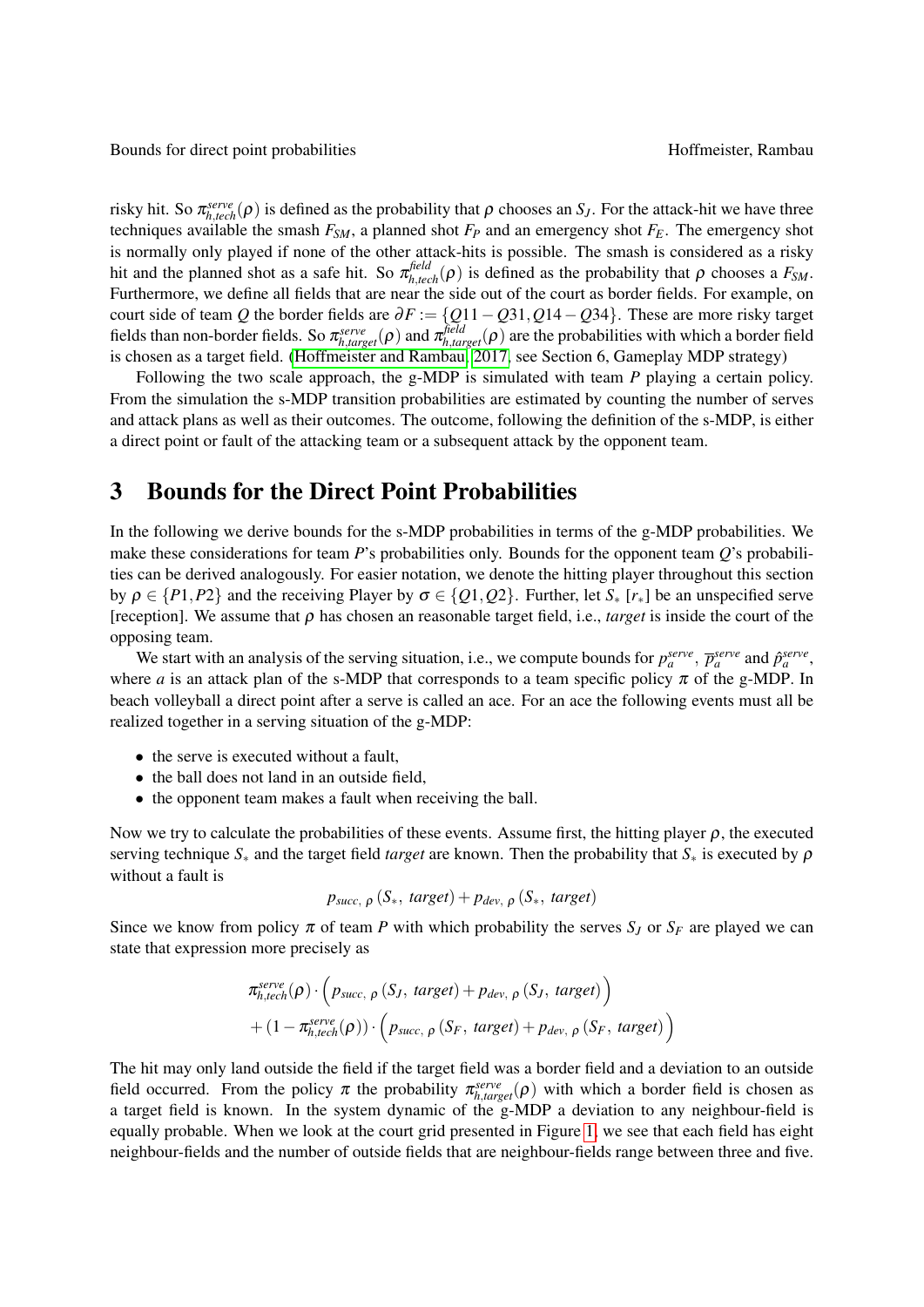These values depend on the specification of the court grid. In general, let

$$
\omega(target) := \frac{|neighbor(target) \cap outside-fields(target)|}{|neighbor(target)|}
$$

be the probability that the result of the deviation from field *target* is an outside field. Since we do not know the exact target field, we define

$$
\omega_{max} = \max \left\{ \frac{|neighbor(target) \cap outside-fields(target)|}{|neighbor(target)|} \mid \forall target \in grid \right\}
$$

$$
\omega_{min} = \min \left\{ \frac{|neighbor(target) \cap outside-fields(target)|}{|neighbor(target)|} \mid \forall target \in grid \right\}
$$

For our grid of the g-MDP, we get  $\omega_{max} = \frac{5}{8}$  $\frac{5}{8}$  and  $\omega_{min} = \frac{3}{8}$  $\frac{3}{8}$ .

The receiving player σ may use, depending on his position and the position of the ball, a receive *r* or a receive with a move *r<sup>m</sup>* as the receiving technique. For receiving and defending skills, the individual probabilities for that technique depend also on the *hardness* of the ball which may be either *hard* or *normal*. The jump serve is the only serve that leads to a *hard* ball. Since we know from policy  $\pi$  of the attacking team the probability of a jump serve which is  $\pi_{h,tech}^{serve}(\rho)$  we know with which probability the ball to receive is *hard* or *normal*. The absolute position of the receiving player has in the g-MDP no impact on the skills. So  $\sigma$  makes an execution fault with probability

$$
\pi_{h,tech}^{serve}(\rho) \cdot p_{fault, \sigma}(r_*, normal) + (1 - \pi_{h,tech}^{serve}(\rho)) p_{fault, \sigma}(r_*, hard).
$$

Since in general a receive with a move should have a higher fault rate than a receive without a move, we can conclude that the probability of a fault lies between

$$
\pi^{serve}_{h,tech}(\rho) \cdot p_{fault, \sigma}(r, hard) + (1 - \pi^{serve}_{h,tech}(\rho)) p_{fault, \sigma}(r, normal)
$$

and

$$
\pi_{h,tech}^{serve}(\rho) \cdot p_{fault, \sigma}(r_m, hard) + (1 - \pi_{h,tech}^{serve}(\rho)) p_{fault, \sigma}(r_m, normal).
$$

It depends on the development of the match which player serves how often. Also we have no stochastic information about the serving distribution. Therefore, we introduce  $\rho_{max}^{\gamma, \text{ tech}}[\rho_{min}^{\gamma, \text{ tech}}]$  as the player that has the maximal [minimal] probability for the specified outcome  $\gamma$  of a skill, i.e., we chose

$$
(\rho_{max}^{\gamma, \text{ tech}}, \tau_{max}^{\gamma, \text{tech}}) \in \underset{\rho, \text{ target}}{\arg \max} \left\{ p_{\gamma, \rho} \left(\text{tech}, \text{ target} \right) \mid \rho \in \{P1, P2\} \right\} \forall \gamma \in \{succ, \text{ fault}, \text{ dev}\}, \text{tech} \in \{S_J, S_F\}
$$

and

$$
(\rho_{\min}^{\gamma, \text{ tech}}, \tau_{\min}^{\gamma, \text{tech}}) \in \underset{\rho, \text{ target}}{\arg \min} \Big\{ p_{\gamma, \rho} \, (\text{tech}, \text{ target}) \mid \rho \in \{P1, P2\} \Big\} \, \forall \gamma \in \{ \text{succ}, \text{ fault}, \text{ dev} \}, \, \text{tech} \in \{S_J, \, S_F \}.
$$

So  $(\rho_{max}^{\gamma, \text{tech}}, \tau_{max}^{\gamma, \text{tech}})$  or  $(\rho_{min}^{\gamma, \text{tech}}, \tau_{min}^{\gamma, \text{tech}})$  can be for the same hit a different player depending on the specified outcome  $\gamma$ . We use an analogous notation for the receiving player  $\sigma$ . The components of the hitting strategy  $\pi_h$  are dependent on the hitting player. Therefore, we define

$$
\overline{\pi}_{h,tech}^{serve} = \max_{\rho \in \{P1, P2\}} \left\{ \pi_{h,tech}^{serve}(\rho) \right\} \text{ and } \underline{\pi}_{h,tech}^{serve} = \min_{\rho \in \{P1, P2\}} \left\{ \pi_{h,tech}^{serve}(\rho) \right\}
$$
\n
$$
\overline{\pi}_{h, target}^{serve} = \max_{\rho \in \{P1, P2\}} \left\{ \pi_{h, target}^{serve}(\rho) \right\} \text{ and } \underline{\pi}_{h, target}^{serve} = \min_{\rho \in \{P1, P2\}} \left\{ \pi_{h, target}^{serve}(\rho) \right\}
$$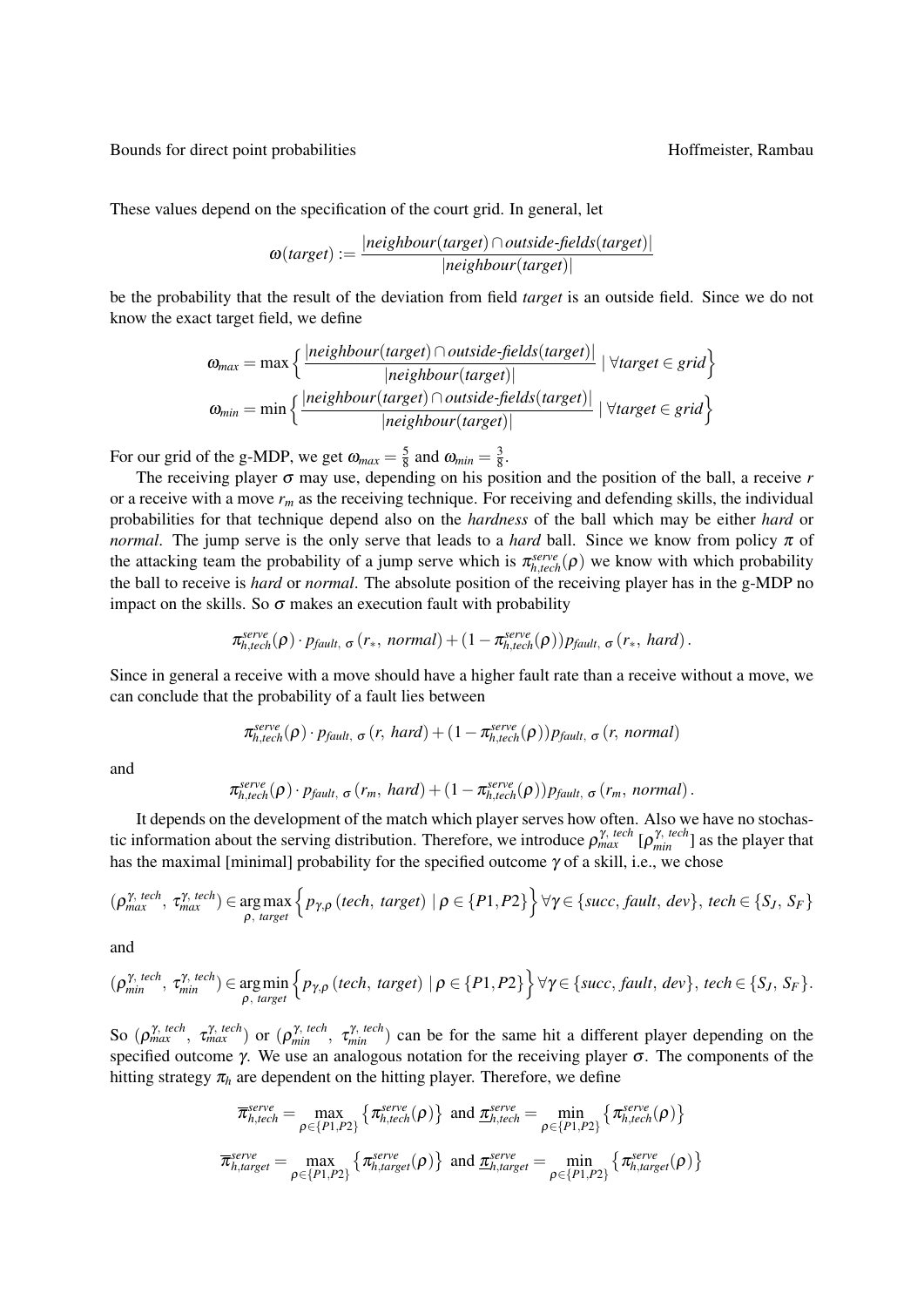We can summarize the computed bounds for  $p^{serve}$ :

$$
p_{a}^{serve} \leq \left(\overline{\pi}_{h,tech}^{serve} \cdot \left(p_{succ, \rho_{max}^{succ, S_{J}}}(S_{J}, \tau_{max}^{succ, S_{J}}) + p_{dev, \rho_{max}^{dev, S_{J}}}(S_{J}, \tau_{max}^{succ, S_{J}})\right)\n\cdot \left((1 - \underline{\pi}_{h, target}^{serve}) + \overline{\pi}_{h, target}^{serve}(1 - \omega_{min})\right)\n+ (1 - \underline{\pi}_{h, test}^{serve})\left(p_{succ, \rho_{max}^{succ, S_{F}}}(S_{F}, \tau_{max}^{succ, S_{F}}) + p_{dev, \rho_{max}^{dev, S_{F}}}(S_{F}, \tau_{max}^{succ, S_{F}})\right)\n\cdot \left((1 - \underline{\pi}_{h, target}^{serve}) + \overline{\pi}_{h, target}^{serve}(1 - \omega_{min})\right)\right)\n\cdot \left(\overline{\pi}_{h, tech}^{serve} \cdot p_{fault, \sigma_{max}^{fault, rm}}(r_{m}, hard) + (1 - \underline{\pi}_{h,tech}^{serve})p_{fault, \sigma_{max}^{fault, rm}}(r_{m}, normal)\right)
$$

and

$$
p_{a}^{serve} \geq \left( \frac{\pi_{h,tech}^{serve} \cdot \left( p_{succ, \rho_{min}} s_{J} \left( S_{J}, \tau_{min}^{succ, S_{J}} \right) + p_{dev, \rho_{min}^{dev, S_{J}} \left( S_{J}, \tau_{min}^{dev, S_{J}} \right) \right) \cdot \left( \left( 1 - \overline{\pi}_{h, target}^{serve} \right) + \underline{\pi}_{h, target}^{serve} \left( 1 - \omega_{max} \right) \right) \right) + \left( 1 - \overline{\pi}_{h, tech}^{serve} \right) \left( p_{succ, \rho_{max}^{succ, S_{F}}} \left( S_{F}, \tau_{min}^{succ, S_{F}} \right) + p_{dev, \rho_{min}^{dev, S_{F}}} \left( S_{F}, \tau_{min}^{dev, S_{F}} \right) \cdot \left( \left( 1 - \overline{\pi}_{h, target}^{serve} \right) + \underline{\pi}_{h, target}^{serve} \left( 1 - \omega_{max} \right) \right) \right) \right) + \left( \frac{\pi_{h, test}^{serve} \cdot p_{fault, \sigma_{min}^{fault, r}} \left( r, hard \right) + \left( 1 - \overline{\pi}_{h,tech}^{serve} \right) p_{fault, \sigma_{min}^{fault, r}} \left( r, normal \right) \right).
$$

In the next step we consider the probability  $\bar{p}_a^{serve}$  of a serving fault. We make the plausible assumption that the opponent does not try to receive a serve that flies towards an outside field. Each of the following events in the g-MDP lead to a fault after a serve:

- execution fault of the serve, i.e., the ball does not cross the net,
- the ball crosses the net but lands in an outside field.

In the same way as for the direct point probability, we can calculate the probability of an execution fault of the hitting player  $\rho$  when following policy  $\pi$ :

$$
\pi_{h,tech}^{serve}(\rho) \cdot p_{fault, \rho} (S_J, target) + (1 - \pi_{h,tech}^{serve}(\rho)) p_{fault, \rho} (S_F, target).
$$

Since we assume only reasonable serves, the ball can only land in an outside field if a deviation occurred. Analogously to the analysis of  $p_a^{serve}$ , we can calculate a lower bound for the probability that the ball crosses the net and lands in an outside field:

$$
\left(\pi_{h,tech}^{serve}(\rho) \cdot p_{dev, \rho} \left(S_J, \, target\right) + (1 - \pi_{h,tech}^{serve}(\rho)) p_{dev, \rho} \left(S_F, \, target\right)\right) \cdot \pi_{h, target}^{serve}(\rho) \cdot \omega_{min}
$$

and an upper bound:

$$
\left(\pi_{h,tech}^{serve}(\rho) \cdot p_{dev, \rho} (S_J, \, target) + (1 - \pi_{h,tech}^{serve}(\rho)) p_{dev, \rho} (S_F, \, target) \right) \cdot \pi_{h, target}^{serve}(\rho) \cdot \omega_{max}.
$$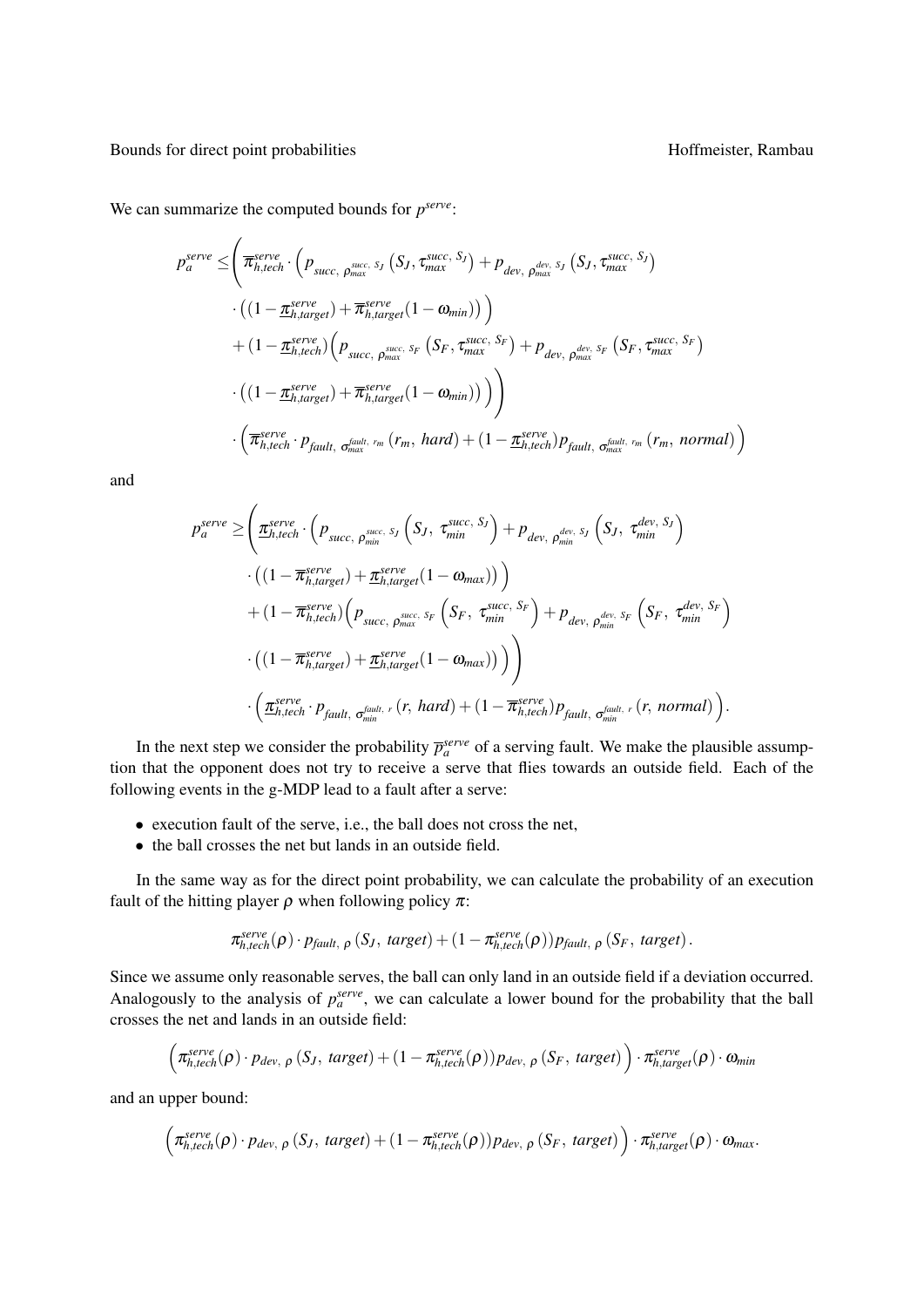With the same meaning of  $\rho_{max}^{\gamma, \text{tech}}, \rho_{min}^{\gamma, \text{tech}}, \tau_{max}^{\gamma, \text{tech}}, \tau_{min}^{\gamma, \text{ tech}}, \overline{\pi}_{h, \text{tech}}^{\text{serve}}, \overline{\pi}_{h, \text{tech}}^{\text{serve}}, \overline{\pi}_{h, \text{target}}^{\text{serve}}$  and  $\underline{\pi}_{h, \text{target}}^{\text{serve}}$  as before, we get an upper bound for  $\overline{p}^{serve}$ :

$$
\overline{P}_{a}^{serve} \leq \overline{\pi}_{h,tech}^{serve} \cdot p_{fault, \rho_{max}^{fault, S_J}}(S_J, \tau_{max}^{fault, S_J}) + (1 - \underline{\pi}_{h,tech}^{serve}) p_{fault, \rho_{max}^{fault, S_F}}(S_F, \tau_{max}^{fault, S_F}) + (\overline{\pi}_{h,tech}^{serve} \cdot p_{dev, \rho_{max}^{dev, S_J}}(S_J, \tau_{max}^{dev, S_J}) + (1 - \underline{\pi}_{h,tech}^{serve}) p_{dev, \rho_{max}^{dev, S_F}}(S_F, \tau_{max}^{dev, S_F}) \cdot \overline{\pi}_{h, target}^{serve} \cdot \omega_{max}
$$

and a lower bound:

$$
\overline{p}_a^{serve} \geq \underline{\pi}_{h,tech}^{serve} \cdot p_{fault, \rho_{min}^{fault, S_J}} \left( S_J, \tau_{min}^{fault, S_J} \right) + (1 - \overline{\pi}_{h,tech}^{serve}) p_{fault, \rho_{min}^{fault, S_F}} \left( S_F, \tau_{min}^{fault, S_F} \right) + \left( \underline{\pi}_{h,tech}^{serve} \cdot p_{dev, \rho_{min}^{dev, S_J}} \left( S_J, \tau_{min}^{dev, S_J} \right) + (1 - \overline{\pi}_{h,tech}^{serve}) p_{dev, \rho_{min}^{dev, S_F}} \left( S_F, \tau_{min}^{dev, S_F} \right) \right) \cdot \underline{\pi}_{h, target}^{serve} \cdot \omega_{min}.
$$

Finally, we compute bounds for the case that neither a direct point nor a fault occurs, which happens with probability  $\hat{p}_a^{serve}$ . The following events must occur together after a serving situation in the g-MDP to lead to a subsequent attack by the opponent team:

- the serve is executed without a fault,
- the ball does not land in an outside field,
- the opponent team is receives the ball without a fault.

The first two events are the same as in a direct point scenario. Only the receiving event differs and is the counterpart of the receiving event in the direct point scenario.

$$
\hat{p}_{a}^{serve} \leq \left( \overline{\pi}_{h,tech}^{serve} \cdot \left( p_{succ, \rho_{max}^{succ, S_J}}(S_J, \tau_{max}^{succ, S_J}) + p_{dev, \rho_{max}^{dev, S_J}}(S_J, \tau_{max}^{succ, S_J}) \right) \cdot \left( (1 - \underline{\pi}_{h, target}^{serve}) + \overline{\pi}_{h, target}^{serve} (1 - \omega_{min}) \right) \right) \n+ (1 - \underline{\pi}_{h,tech}^{serve}) \left( p_{succ, \rho_{max}^{succ, S_F}}(S_F, \tau_{max}^{succ, S_F}) + p_{dev, \rho_{max}^{dev, S_F}}(S_F, \tau_{max}^{succ, S_F}) \right) \n\cdot \left( (1 - \underline{\pi}_{h, target}^{serve}) + \overline{\pi}_{h, target}^{serve} (1 - \omega_{min}) \right) \right) \n+ \left( \overline{\pi}_{h,tech}^{serve} \cdot \left( p_{succ, \sigma_{max}^{succ, r}}(r, hard) + p_{dev, \sigma_{max}^{dev, r}}(r, hard) \right) \right) \n+ (1 - \underline{\pi}_{h,tech}^{serve}) \left( p_{succ, \sigma_{max}^{succ, r}}(r, normal) + p_{dev, \sigma_{max}^{dev, r}}(r, normal) \right)
$$

and

$$
\hat{p}_{a}^{serve} \geq \left( \frac{\pi_{h,tech}^{serve} \cdot \left( p_{succ, \rho_{min}^{succ, S_J}} \left( S_J, \tau_{min}^{succ, S_J} \right) + p_{dev, \rho_{min}^{dev, S_J}} \left( S_J, \tau_{min}^{dev, S_J} \right) \right) \cdot \left( \left( 1 - \overline{\pi_{h, target}^{serve}} \right) + \underline{\pi_{h, target}^{serve}} \left( 1 - \omega_{max} \right) \right) \right) \n+ \left( 1 - \overline{\pi_{h,tech}^{serve}} \left( p_{succ, \rho_{max}^{succ, S_F}} \left( S_F, \tau_{min}^{succ, S_F} \right) + p_{dev, \rho_{min}^{dev, S_F}} \left( S_F, \tau_{min}^{dev, S_F} \right) \right) \cdot \left( \left( 1 - \overline{\pi_{h, target}^{serve}} \right) + \underline{\pi_{h, target}^{serve}} \left( 1 - \omega_{max} \right) \right) \right) \n+ \left( \frac{\pi_{h,tech}^{serve} \cdot \left( p_{succ, \sigma_{min}^{succ, rm}} \left( r_m, hard \right) + p_{dev, \sigma_{min}^{dev, rm}} \left( r_m, hard \right) \right) \right) \cdot \left( \underline{\pi_{h,tech}^{serve}} \cdot \left( p_{succ, \sigma_{min}^{succ, rm}} \left( r_m, normal \right) + p_{dev, \sigma_{min}^{dev, rm}} \left( r_m, normal \right) \right) \right).
$$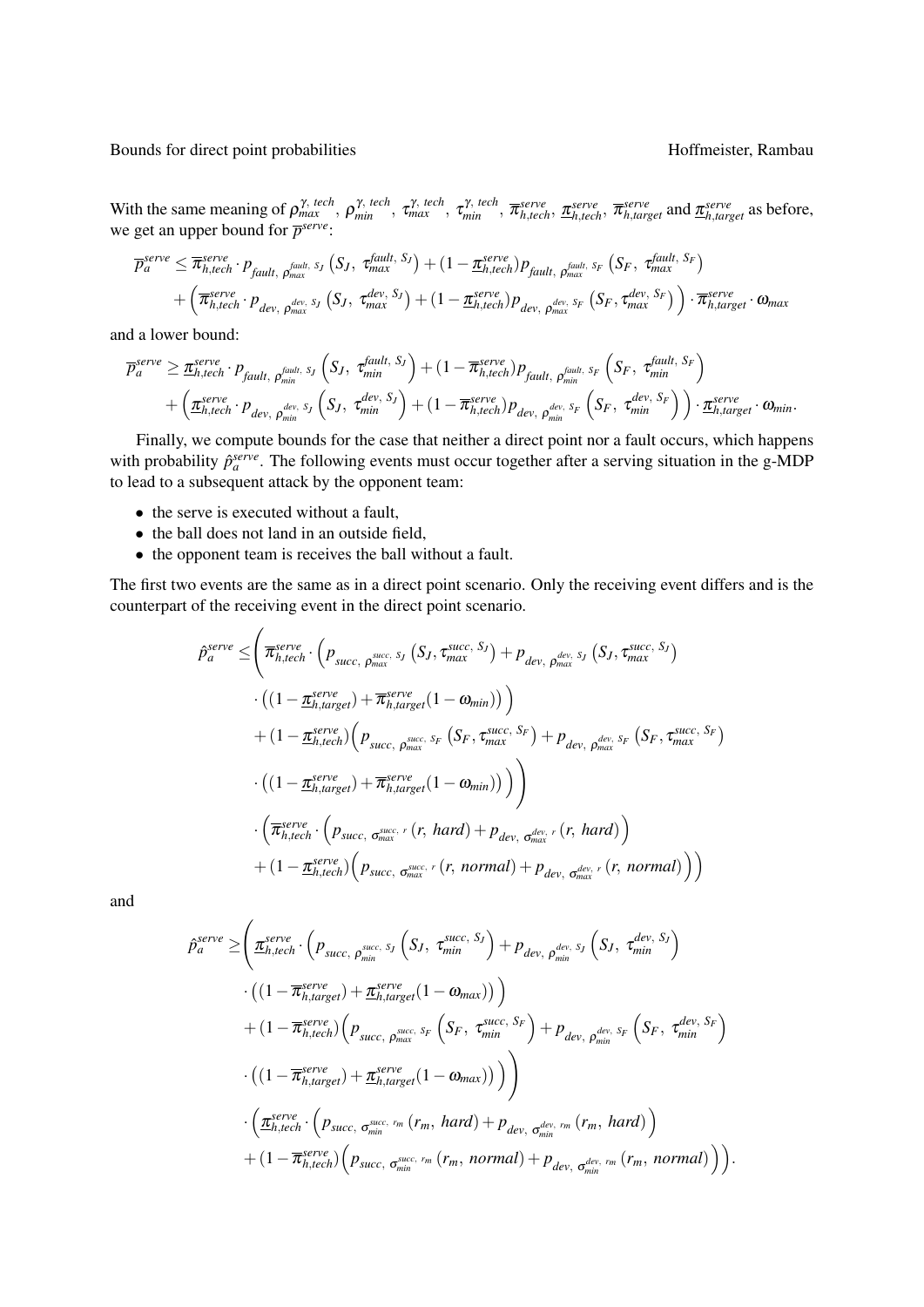Figure [2](#page-8-2) summarizes realisation sequences of the g-MDP serving situation and the related s-MDP transitions. Probability of the paths in the g-MDP that end up in a green disk correspond to the path of  $p_a^{serve}$  in the s-MDP, probabilities of paths with an orange circle correspond to  $\hat{p}_a^{serve}$  and red disks to  $\overline{p}_a^{serve}$ .

<span id="page-8-2"></span>

Figure 2: Summary Serving Situation

If we insert the estimated pre-final skills of Brink-Reckermann and Alison-Emanuel as well as the estimated final strategy of Brink-Reckermann in the presented equations we get the intervals for the direct point probabilities as presented in the introduction of that paper. For a comparison, the estimates for the direct point probabilities from the g-MDP simulation, presented in [\(Hoffmeister and Rambau,](#page-9-8) [2017\)](#page-9-8), are:

$$
p_{estimatedStrat}^{serve} = 0.0769, \quad \bar{p}_{estimatedStrat}^{serve} = 0.1380, \quad \hat{p}_{estimatedStrat}^{serve} = 0.7851.
$$

# <span id="page-8-1"></span>4 Conclusion

We conclude that our estimates for the direct point probabilities from the g-MDP simulation lie in the computed intervals of this paper. The derived bounds have a relative large spread because of the large number of possible actions and realisations in the g-MDP. Since it is not possible, e.g., to predict how often a player may serve in a set or which player of the opponent team will receive the ball, we had to make rough assessments in the terms for the bounds. The computed intervals will get smaller if the players in a team have more similar skills.

It is work in progress to analyse the field attack situation in a similar way even if this will be probably even more complicated. However, we conclude that it is possible to compute some bounds of the s-MDP transition probabilities in terms of the g-MDP strategy and skills.

### References

<span id="page-8-0"></span>[1] Chan, T. C. Y. and Singal, R. (2016) *A Markov Decision Process-based handicap system for tennis*. Journal of Quantitative Analysis in Sports, Vol. 12, pp. 179–189.